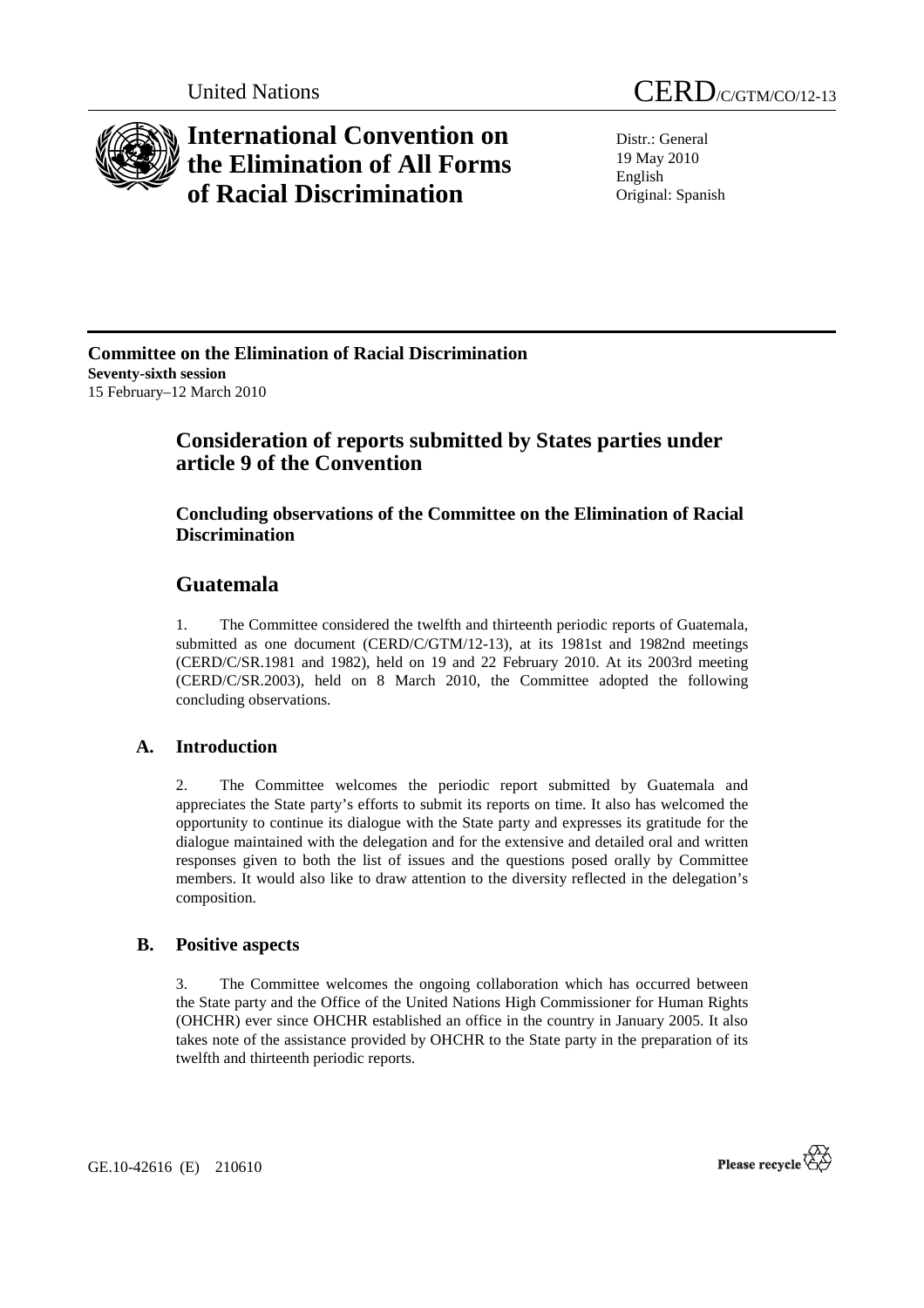4. The Committee observes with satisfaction that policies, governmental agreements and administrative measures designed to promote and coordinate public policies relating to indigenous affairs have been adopted. It particularly welcomes the following initiatives:

 (a) A public policy for coexistence and the elimination of racism and racial discrimination, adopted in 2006;

 (b) The National Reparations Programme, which has been established in order to act upon the recommendations of the Guatemalan Commission for Historical Clarification, including the recommendation concerning care for the civilian victims of the internal armed conflict, 83 per cent of whom are Mayan;

 (c) Governmental agreement No. 22-2004, which establishes the comprehensive application of bilingual education and the compulsory use of national languages in instruction as national linguistic policy through the Directorate-General for Bilingual Intercultural Education (DIGEBI) of the Ministry of Education. Under this agreement, the teaching and practice of multiculturalism and interculturalism in the classroom in the Garifuna, Xinca or Mayan languages and/or Spanish is compulsory.

5. The Committee takes note of the commitment made by the State party in the course of the universal periodic review conducted by the Human Rights Council to promote the equality of rights of indigenous peoples and encourages the State party to honour that pledge.

#### **C. Concerns and recommendations**

6. The Committee is concerned at the lack of sufficient statistical information, as noted by the State party's delegation, on the demographic make-up of the Guatemalan population, particularly with regard to the Mayan, Xinca and Garifuna peoples. The Committee observes that such information is needed in order to assess the Convention's implementation and oversee policies designed to benefit indigenous peoples.

**The Committee recommends that the State party continue to upgrade the methodology to be used in the forthcoming census in 2012 in order to capture the ethnic complexity of Guatemalan society, bearing in mind the principle of selfidentification as set forth in general recommendation No. 8 (1990) and in accordance with paragraphs 10–12 of the guidelines for the specific document to be submitted to the Committee under article 9, paragraph 1, of the Convention (CERD/C/2007/1). The Committee requests the State party to include disaggregated statistics on the composition of the population and data on the census to be taken in 2012 in its next periodic report.** 

7. The Committee reiterates its concern about the absence of domestic legislation under which the dissemination of ideas based on notions of superiority or racial hatred, incitement to racial discrimination and violent acts directed against indigenous peoples or persons of African descent in the State party are classified as punishable acts (art. 4 (a)).

**The Committee recommends that the State party redouble its efforts to adopt a law which specifically classifies the various manifestations of racial discrimination as punishable acts in accordance with article 4 of the Convention and that it introduce the legislative amendments required in order to align domestic laws with the Convention.** 

8. While noting the efforts made by the judiciary in the area of training, in the provision of interpreters, in the application of cultural expertise and in the appointment of bilingual staff to the courts to improve indigenous peoples' access to the official system of justice, the Committee reiterates its concern about the problems experienced by indigenous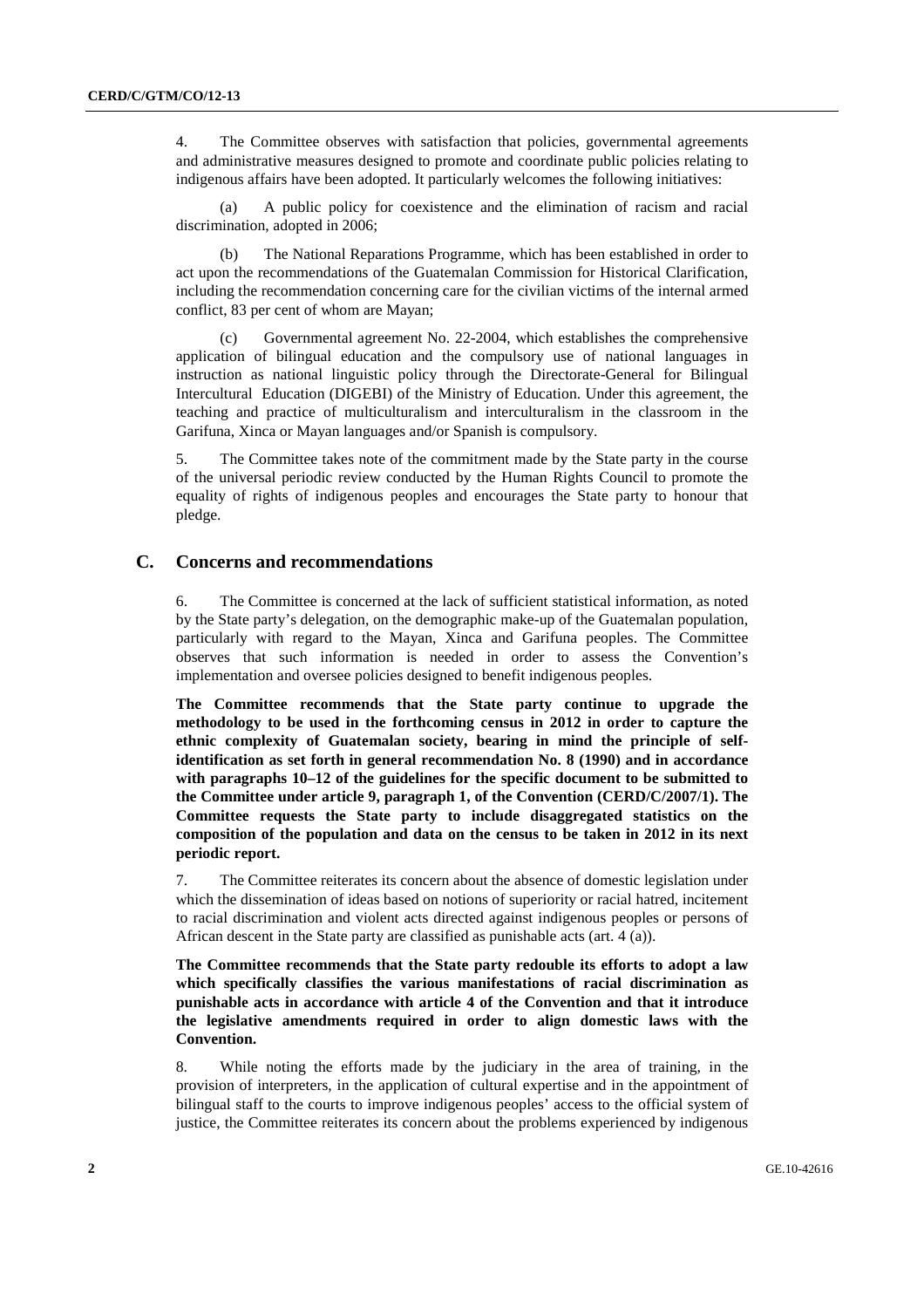peoples in gaining access to justice, particularly because the indigenous legal system is not recognized and applied and because of the lack of a sufficient number of interpreters and bilingual court officials who are knowledgeable about judicial proceedings. It regrets, in particular, that, when a number of judges were appointed to the Supreme Court in late 2009, no indigenous person was selected (art. 5 (a)).

**In the light of its general recommendation No. 31 (2005) on the prevention of racial discrimination in the administration and functioning of the criminal justice system, the Committee urges the State party in its national legal system to recognize the indigenous legal system and to ensure respect for, and recognition of, the traditional systems of justice of indigenous peoples, in conformity with international human rights law. The Committee also recommends that the State party guarantee the right of indigenous peoples to an appropriate system of legal interpreters and of bilingual counsel and court officials in judicial proceedings. The Committee encourages the State party to continue to work with the OHCHR office in Guatemala in order to comply with the recommendations set forth in the study entitled "***Acceso de los pueblos indígenas a la justicia desde el enfoque de derechos humanos: perspectivas en el derecho indígena y el sistema de justicia oficial***" (Access for indigenous peoples to justice from human rights perspective: views on indigenous law and the official justice system). The Committee also encourages the State party and the Institutional Training Unit of the Judiciary (UCI), in particular, to continue to offer courses for judges and staff of the justice system that are designed to help ensure that the indigenous population has effective and equal access to justice. The Committee urges the Public Prosecutor's Office to develop awareness-raising and training courses for attorneys and other staff of that Office on criminal prosecution of the offence of discrimination and on the rights of indigenous peoples.** 

9. The Committee is gravely concerned about recent serious attacks on social activists and defenders of indigenous peoples' rights, in particular the murder of some of those defenders (art. 5 (b)).

**The Committee recommends that the State party investigate these murders and punish those responsible. The Committee also calls upon the State party to adopt legislation that specifically guarantees protection for human rights defenders and to take appropriate steps to prevent such acts, taking into consideration the Declaration on The Right and Responsibility of Individuals, Groups and Organs of Society to Promote and Protect Universally Recognized Human Rights and Fundamental Freedoms. The Committee recommends that steps be taken to expedite the entry into effect of the draft governmental agreement which provides for a programme of preventive measures and protection for human rights defenders and other vulnerable groups, as advocated by the Presidential Human Rights Commission. It also recommends that the State party comply with the recommendations made during the follow-up visit by the Special Representative of the Secretary-General on the situation of human rights defenders in 2008.** 

10. While taking note of the State party's repeated expressions of its commitment to ensuring participation by indigenous peoples in political processes, in particular in representative institutions and the parliament, the Committee reiterates its concern at the still insufficient number and range of government posts occupied by indigenous persons in particular indigenous women (art. 5 (c)).

**In the light of paragraph 4 (d) of its general recommendation No. 23 (1997) on the rights of indigenous peoples, the Committee recommends that the State party redouble its efforts to ensure full participation by indigenous people, especially women, in all decision-making bodies, in particular representative bodies such as the parliament, and in public affairs, and that it take effective steps to ensure that all**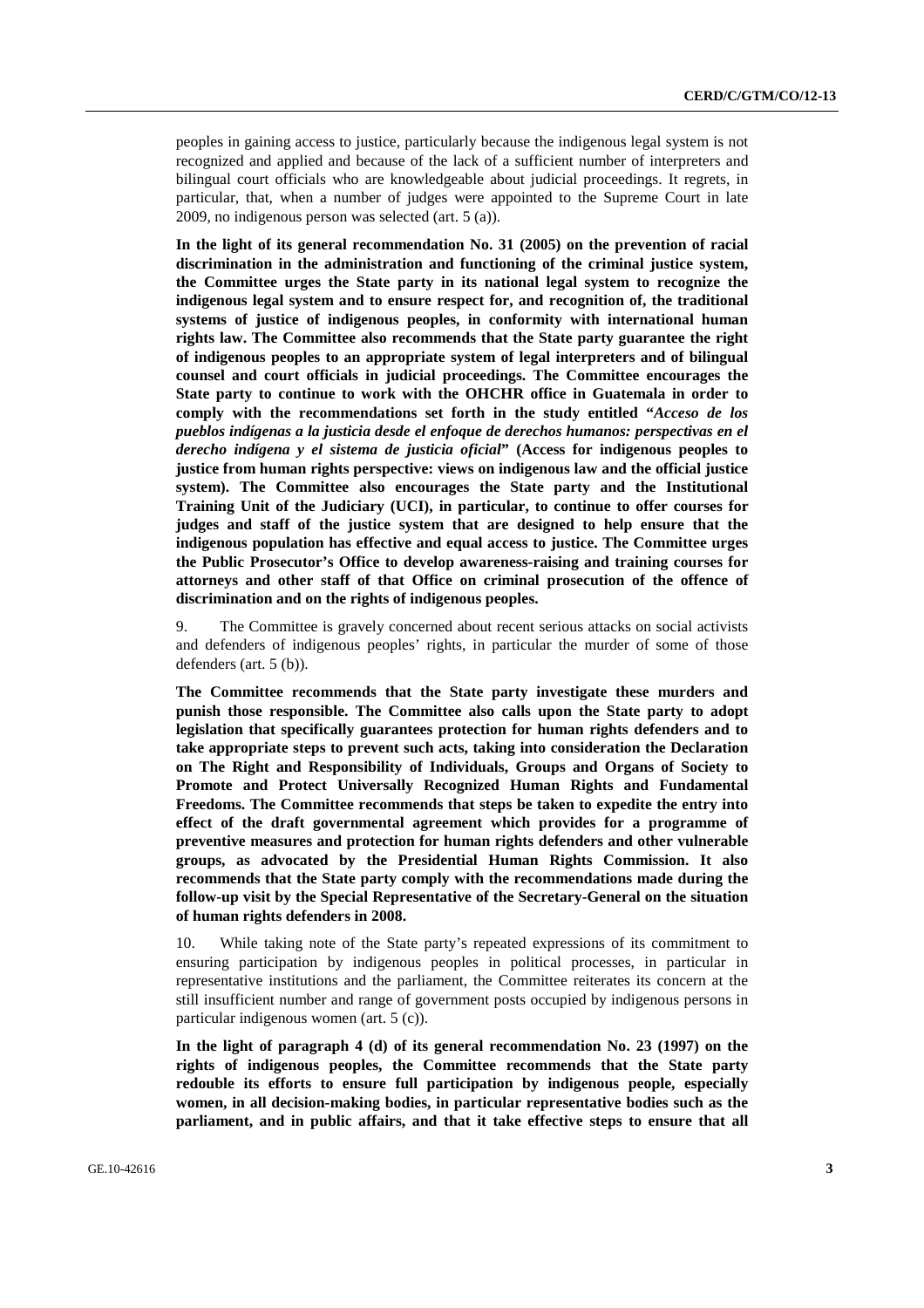#### **indigenous peoples participate in all levels of public service. The Committee also recommends that the State party effectively enforce the Urban and Rural Development Councils Act in order to secure fuller participation by indigenous peoples in decision-making.**

11. The State party's ratification of the International Labour Organization (ILO) Convention concerning Indigenous and Tribal Peoples in Independent Countries (No. 169) and its support for the United Nations Declaration on the Rights of Indigenous Peoples, notwithstanding the Committee, is deeply concerned about the growing tension among indigenous peoples occasioned by the exploitation of natural resources in the country. The situation surrounding the establishment of a cement plant in San Juan Sacatepéquez is a particularly serious case of this sort. The Committee reiterates its concern at the fact that the State party continues to allow indigenous peoples to be dispossessed of land that has historically belonged to them, even though title to the property in question has been duly recorded in the appropriate public registries, and that indigenous peoples' right to be consulted prior to the exploitation of natural resources located in their territories is not fully respected in practice. The Committee is also concerned that the traditional form of land tenure and ownership is not recognized under the State party's domestic laws and that the State party has not adopted the necessary administrative measures to guarantee this form of tenure (art.  $5$  (d) (v)).

#### **The Committee recommends that the State party:**

**(a) Establish suitable procedures, in accordance with the United Nations Declaration on the Rights of Indigenous Peoples and ILO Convention No. 169, to effectively consult the communities that may be affected by development projects or the exploitation of natural resources with a view to obtaining their free, prior and informed consent. The Committee reminds the State party that the absence of implementing regulations for Convention No. 169 does not prevent it from conducting prior consultations. In the light of its general recommendation No. 23 (para. 4 (d)), the Committee recommends that the State party consult the indigenous population groups concerned at each stage of the process and that it obtain their consent before executing projects involving the extraction of natural resources;** 

 **(b) Amend the laws governing the exploitation of natural resources so as to establish procedures for the prior consultation of relevant population groups regarding the impact of such projects on their communities;** 

 **(c) Expedite the adoption of the Indigenous Peoples Consultation Act proposed by indigenous peoples and the amendment of the Mining Act to include a chapter on consultations prior to the issuance of mining permits;** 

 **(d) Ensure the effective application of the alternative methods for the settlement of disputes, such as mediation, negotiation, conciliation and arbitration, established by the Office of the Secretary for Agrarian Affairs. The State party should also ensure that these procedures are in line with international standards relating to human rights and indigenous peoples' rights and specifically with ILO Convention No. 169 and the United Nations Declaration on the Rights of Indigenous Peoples;** 

 **(e) Strengthen the implementation of round-table dialogues at which representatives of the Office of the Secretary for Agrarian Affairs take an active part in a range of forums and ensure that those dialogues give rise to specific, viable and verifiable agreements that are effectively implemented;** 

 **(f) In the exceptional cases in which the relocation of indigenous peoples is considered necessary, ensure the observance of article 16 paragraph 2, of ILO Convention No. 169 and article 10 of the United Nations Declaration on the Rights of**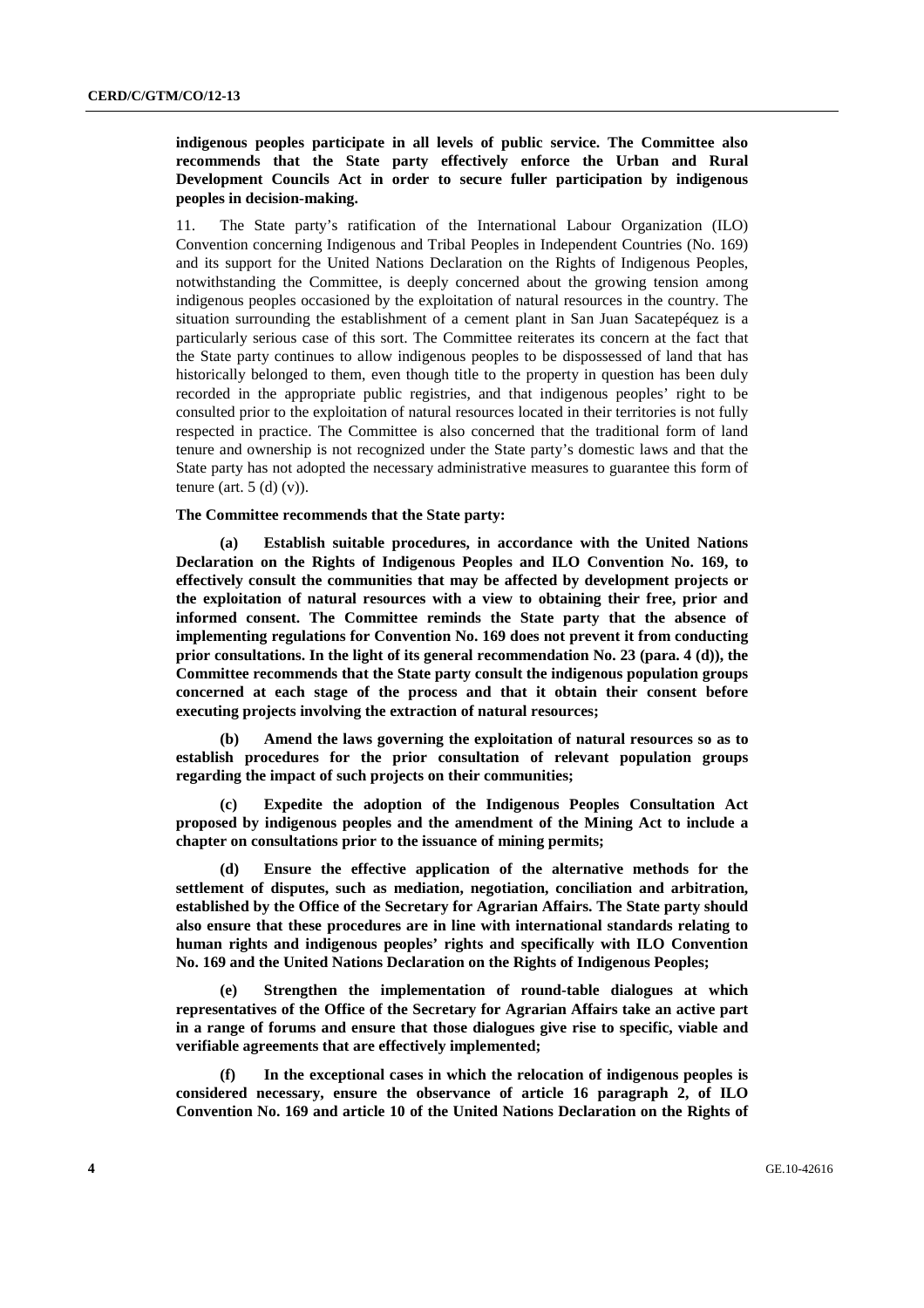**Indigenous Peoples, which require free and informed consent and fair and equitable compensation, and provide relocation sites equipped with basic utilities, such as drinking water, electricity, and washing and hygiene facilities, and with appropriate services, including schools, health-care centres and means of transportation.**

12. While the Committee notes the adoption in 2005 of the Food and Nutritional Security System Act, it is greatly concerned that 50.9 per cent of the population is living below the poverty line and 15.2 per cent in extreme poverty and that a majority of the persons concerned belong to the indigenous population. It is also quite concerned about the rate of chronic malnutrition, which is 43.4 per cent among children nationally and is over 80 per cent among the indigenous population (art. 5 (e)).

**The Committee urges the State party to take appropriate measures to ensure the comprehensive implementation of the new legal and regulatory framework in order to fully guarantee for all Guatemalans, in particular indigenous Guatemalans, the right to food. The Committee also recommends that the State party take all necessary steps to ensure that any violation of people's right to food be considered justiciable under the new Food and Nutritional Security System Act.** 

13. The Committee recognizes the State party's efforts to provide culturally sensitive health-care coverage for indigenous peoples. However, it is concerned that the highest maternal and infant mortality figures are in the departments of Alta Verapaz, Huehuetenango, Sololá and Totonicapán, where the indigenous population accounts for between 76 and 100 per cent of the population. The Committee is concerned about the lack of adequate and accessible health services for these communities and over the lack of sufficient data on health indicators and on measures taken to improve them (art. 5 (e)).

**The Committee recommends that the State party, in close consultation with the communities concerned, devise a comprehensive and culturally appropriate strategy to guarantee that indigenous peoples are provided with quality health care. The implementation of such a strategy should be ensured by providing adequate resource allocations, in particular for the Indigenous Peoples and Intercultural Health Unit, together with the active participation of departmental and municipal authorities, compilation of appropriate indicators and transparent progress monitoring. Particular attention should be paid to improving access to health care for indigenous women and children.** 

14. The Committee is concerned that 90 per cent of Guatemala's 38 hydrographic basins are polluted, which hinders adequate access to safe drinking water, and notes that the most severely affected areas are San Marcos, Huehuetenango, Quiché and Sololá. The Committee is even more concerned that this situation has caused the spread of diseases associated with a lack of sanitation, with indigenous communities being the most affected (art. 5 (e)).

**The Committee recommends that the State party take urgent steps to ensure access to safe drinking water for all the indigenous communities in question, in particular in the areas of San Marcos, Huehuetenango, Quiché and Sololá. The State party should also develop suitable tools for preventing and monitoring water pollution, and ensure proper treatment of those hydrographic basins that are already polluted. It also recommends that the State party adopt national legislation guaranteeing all communities access to safe drinking water.** 

15. The Committee notes the launch of the National Comprehensive Literacy Strategy (2004–2008) with the aim of reducing the high illiteracy rates existing among the State party's indigenous population. However, it remains concerned that illiteracy is particularly high in rural areas, where the rate for the indigenous population is at least 61 per cent in the departments of Quiché, Alta Verapaz, Huehuetenango, San Marcos, Totonicapán, Baja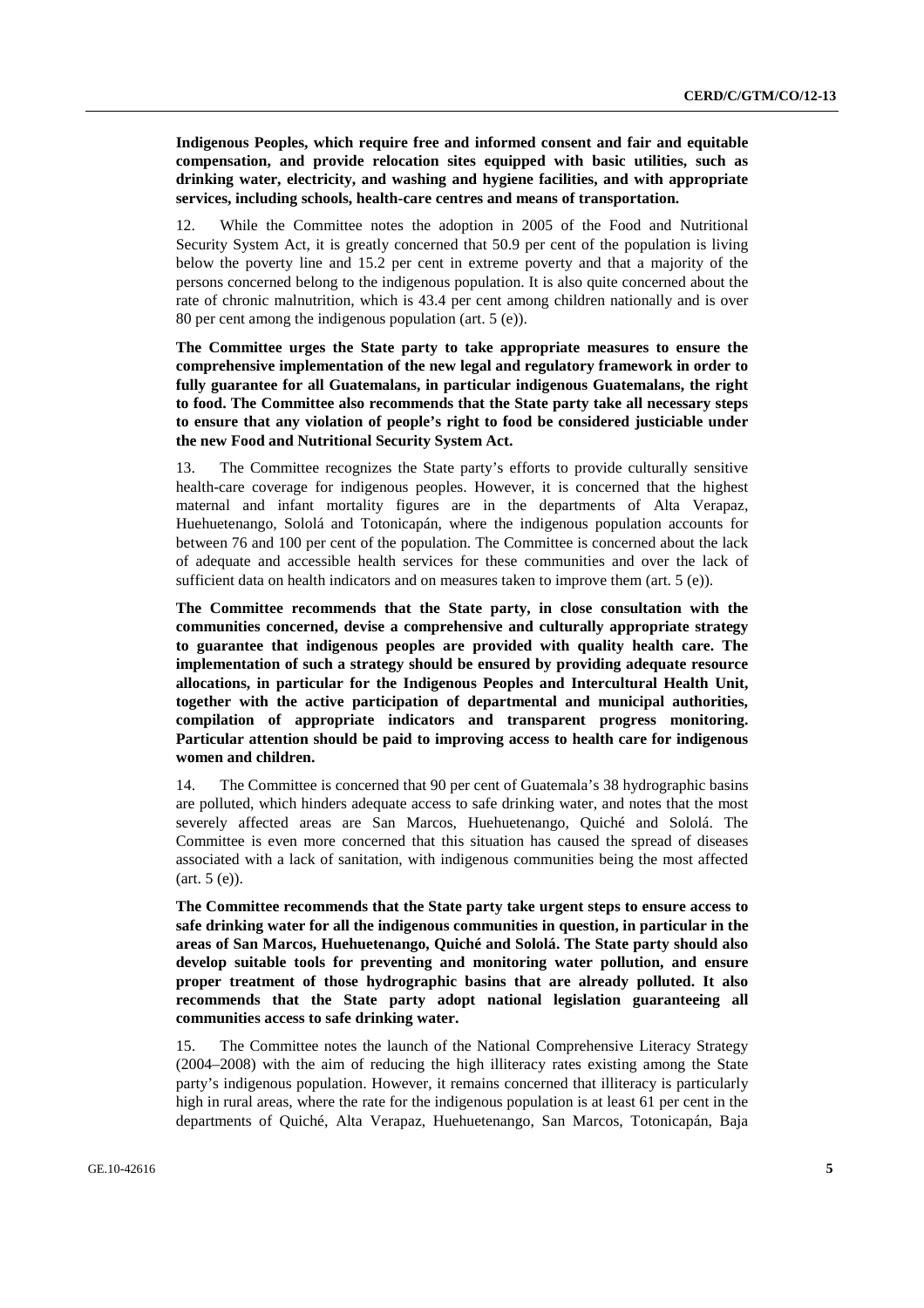Verapaz and Sololá. It is even more concerned that the situation is still worse for women, since 87.5 per cent of them are illiterate and only 43 per cent complete their primary education (art.  $5(e)(v)$ ).

**The Committee urges the State party to take steps in the short, medium and long terms to reduce illiteracy, especially in rural areas, where the indigenous population is concentrated. The Committee also recommends that the State party consider increasing the number of bilingual schools, particularly in rural areas. In this connection the Committee recommends that the State party duly implement educational reform, bearing in mind the provisions of the Agreement on Identity and Rights of Indigenous Peoples signed by the Government and the Unidad Revolucionaria Nacional Guatemalteca (Guatemalan National Revolutionary Union).**

16. The Committee notes with concern that, according to official information of the 412 cases of discrimination brought before the Public Prosecutor's Office, only 4 have, to date, resulted in convictions, 1 under an abridged procedure and 3 in public and oral proceedings. The Committee notes a lack of clarity concerning complaints of racial discrimination and the follow-up to such complaints before the competent judicial authorities (art. 6).

**In light of its general recommendation No. 31 (para. 5 (e)), the Committee observes that the absence of cases involving racial discrimination may be due to the victims' lack of information about the existing remedies. The Committee recommends that the State party ensure that appropriate provisions exist in its national legislation regarding effective protection and remedies against violations of the Convention. The Committee also recommends that the State party implement programmes to inform members of the public about their rights and the legal remedies available to them in cases of discrimination. The Committee recommends that reported cases of discrimination be brought before the courts. The State party should provide detailed information in its next periodic report on: (a) existing mechanisms and institutions for dealing with cases of racial discrimination; (b) investigations, number of cases and sentences for discrimination-related offences; (c) compensation obtained by victims; and (d) initiatives to disseminate information in various languages on the legal remedies available when people's rights are violated in cases of discrimination.** 

17. While taking note of the existence of the Alliance against Racism, which has established the Observatory on Racism in the Media, with a view to creating an inclusive public space, the Committee remains concerned about racial discrimination against indigenous peoples in the media, whose manifestations include stereotyped, disparaging characterizations of indigenous people in television programmes and in articles appearing in the press (art. 7).

**The Committee recommends that the State party take appropriate steps to combat racial prejudice that can lead to racial discrimination in the media, including both public and private channels and the press. The Committee also recommends that, within the field of information, the State party take steps to foster understanding and tolerance among the various racial groups present in the country, including through the adoption of a media code of ethics whereby the media would undertake to respect the identity and culture of indigenous peoples.** 

18. The Committee recommends that the State party expedite the adoption of the bill authorizing the Government to recognize the competence of the Committee by means of the declaration referred to in article 14 of the Convention.

19. In the light of its general recommendation No. 33 (2009) on follow-up to the Durban Review Conference, the Committee recommends that, in incorporating the Convention into its national legislation, the State party take into consideration the Durban Declaration and Programme of Action adopted in September 2001 by the World Conference against